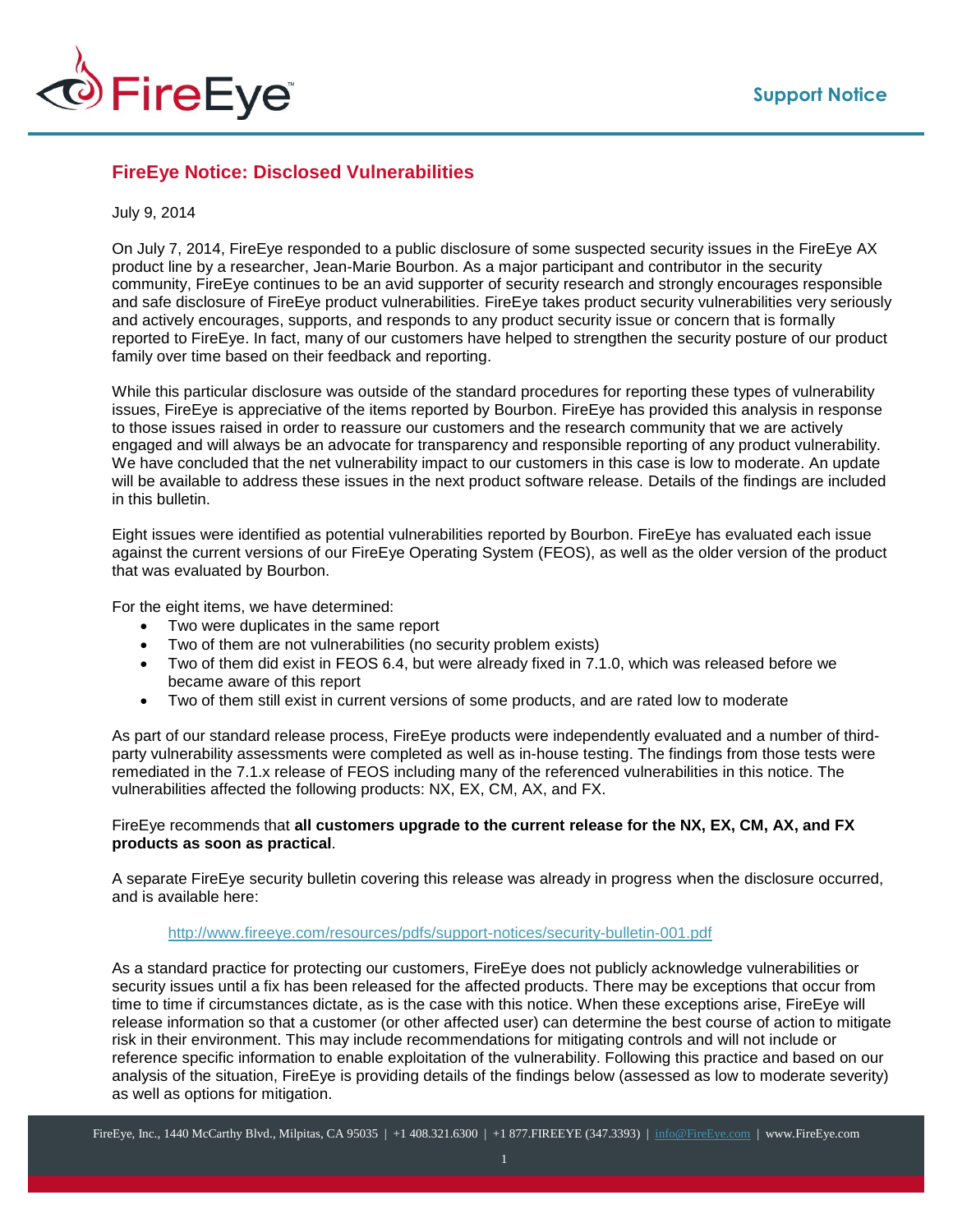

# **FireEye Multiple Vulnerabilities – (No CVE numbers assigned)**

## **Aggregate Severity: Moderate**

Summary: Out of the eight issues listed, four of them were actual vulnerabilities. As of the 7.1.0 release, two are fixed, and two remain in current versions. The two remaining are one Low severity XSS, and one Moderate severity information disclosure vulnerability. These two vulnerabilities will be fixed in a future release.

Note: All of the claimed vulnerabilities whether accurate or not would only be exploitable post-authentication, and require direct network access to the management interfaces of the appliances.

## **Three XSS vulnerabilities**

Severity: Low Products affected: NX, EX, CM, AX, FX

The report lists three XSS vulnerabilities. These vulnerabilities did exist in the 6.4.1 FEOS version. Two of them were fixed in 7.1.0 and one of them still exists in currently released versions. We will be releasing a fix for the remaining XSS vulnerability in a future FEOS release. The vulnerability requires that the victim first be logged into the Web interface of the affected appliance.

#### **CSRF vulnerability**

Severity: Low Products affected: NX, EX, CM, AX, FX

The report lists a CSRF vulnerability. This vulnerability did exist in the 6.4.1 FEOS version. It was fixed in 7.1.0. FireEye does not believe that this vulnerability qualifies as a true CSRF, and is a duplicate of one of the fixed XSS vulnerabilities. For the listed variant, the user would have to be directed to the appropriate page AND manually click on a particular button to take the action, making exploitation unlikely. The vulnerability requires that the victim first be logged into the Web interface of the affected appliance.

#### **SQL injection**

Severity: N/A Products affected: N/A

The report lists a SQL injection vulnerability. FireEye has evaluated the claim, and determined that this vulnerability does not exist. The SQL query is parameterized, and the error message indicates as much. The report also lists a potential JSON variant FireEye considers a duplicate issue, and is not vulnerable for the same reason.

#### **Filesystem information disclosure**

Severity: Moderate Products affected: AX, FX

The report lists a file and directory disclosure vulnerability. This vulnerability did exist in the 6.4.1 FEOS version and still exists in the currently shipping versions of AX and FX. We will be releasing a fix for this vulnerability in a future FEOS release. To take advantage of this vulnerability, an attacker must possess administrative (trusted) credentials and alter the system configuration. Given that possession of an admin account and access to the administrative interface of the appliance would permit an attacker to perform much more serious actions, we do not believe this vulnerability poses any serious threat to our customers. In addition, changes to system configurations are logged and should be monitored as a security best practice.